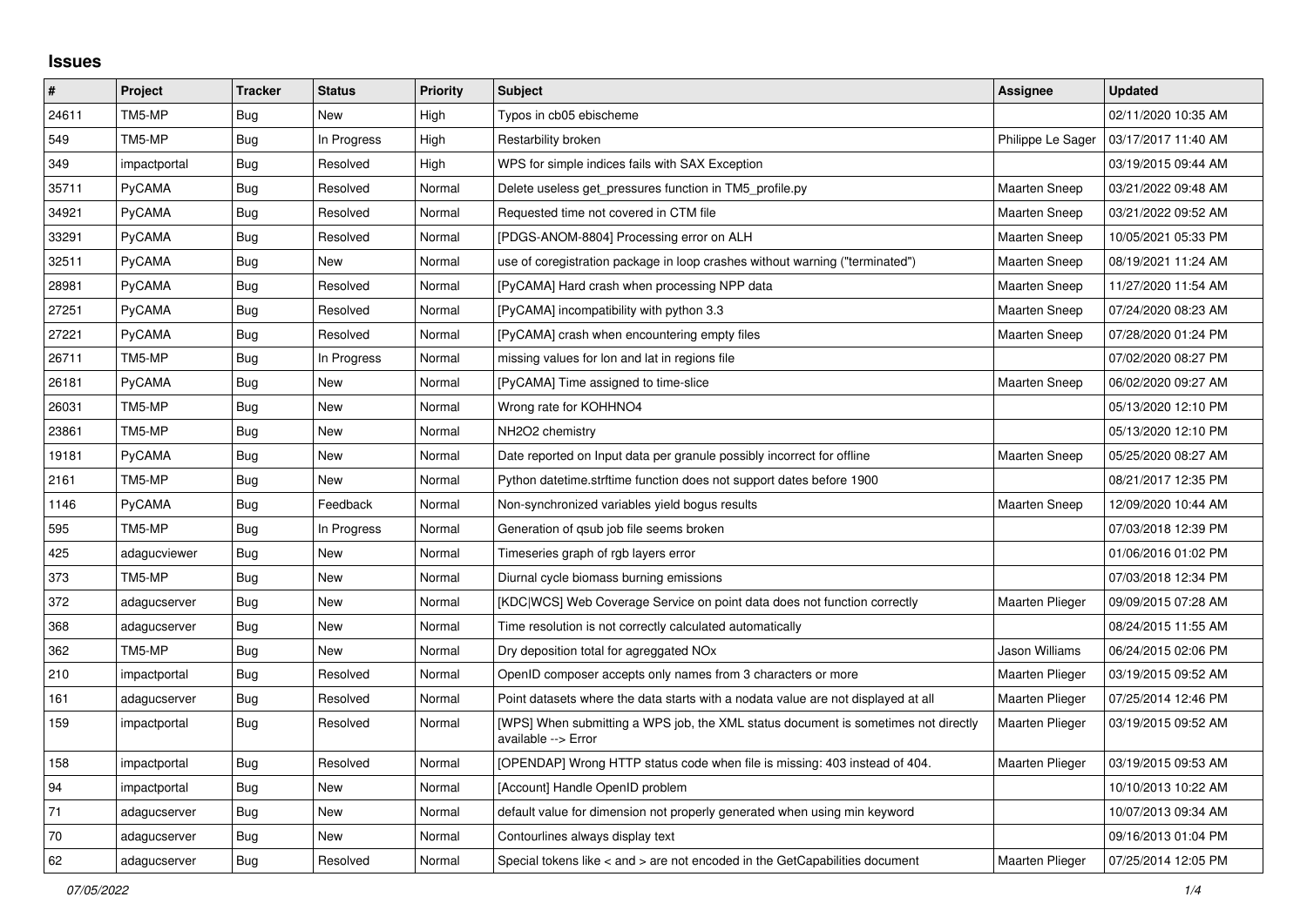| $\vert$ # | Project         | <b>Tracker</b> | <b>Status</b> | <b>Priority</b> | Subject                                                                                       | <b>Assignee</b>      | <b>Updated</b>      |
|-----------|-----------------|----------------|---------------|-----------------|-----------------------------------------------------------------------------------------------|----------------------|---------------------|
| 39        | adagucserver    | <b>Bug</b>     | New           | Normal          | tickround is ignored when WMSExtension NUMCOLORBANDS is used                                  |                      | 06/26/2013 01:50 PM |
| 38        | adagucviewer    | <b>Bug</b>     | New           | Normal          | When reusing a link create with the "Create a Link" menu item, the legend is not<br>displayed |                      | 06/19/2013 01:44 PM |
| 37        | adagucviewer    | <b>Bug</b>     | New           | Normal          | [EXTGUI] When refreshing a layer the layerlist is not updated                                 |                      | 06/13/2013 10:28 AM |
| 20141     | TM5-MP          | <b>Bug</b>     | In Progress   | Low             | PDUMP temperature field is zero                                                               |                      | 07/26/2019 02:45 PM |
| 17921     | PyCAMA          | <b>Bug</b>     | New           | Low             | O3 Histogram plots y-label                                                                    | <b>Maarten Sneep</b> | 05/25/2020 08:20 AM |
| 11761     | TM5-MP          | Bug            | <b>New</b>    | Low             | overflow in PDUMP                                                                             |                      | 09/26/2018 09:44 AM |
| 521       | TM5-MP          | <b>Bug</b>     | New           | Low             | Inconsistent NO <sub>x</sub> emissions                                                        |                      | 07/03/2018 12:30 PM |
| 351       | TM5-MP          | Bug            | New           | Low             | NH3 budget terms                                                                              |                      | 07/03/2018 12:36 PM |
| 320       | TM5-MP          | Bug            | In Progress   | Low             | <b>Budget inconsistencies</b>                                                                 | Philippe Le Sager    | 01/28/2016 01:00 PM |
| 149       | TM5-ZOOM        | <b>Bug</b>     | New           | Low             | Gfortran compiler                                                                             |                      | 04/08/2014 10:42 AM |
| 92        | impactportal    | Feature        | Resolved      | High            | [Test] Create a test environment to test new versions of climate4impact                       |                      | 03/19/2015 09:55 AM |
| 35721     | PyCAMA          | Feature        | Resolved      | Normal          | Speed up get profiles and get temperature by numba                                            | Maarten Sneep        | 03/21/2022 10:55 AM |
| 27361     | PyCAMA          | Feature        | Resolved      | Normal          | [PyCAMA] record the file names of the input granules.                                         | Maarten Sneep        | 07/29/2020 03:23 PM |
| 26171     | PyCAMA          | Feature        | New           | Normal          | [PyCAMA] Skip L3 data in concatenation tool                                                   | Maarten Sneep        | 06/02/2020 09:25 AM |
| 23221     | TM5-MP          | Feature        | In Progress   | Normal          | Remapping of M7 dry/wet radii from restart file missing                                       |                      | 12/05/2019 11:07 AM |
| 22591     | PyCAMA          | Feature        | Resolved      | Normal          | Implement O3 TCL on L2QC website                                                              | Mark ter Linden      | 11/09/2019 05:03 PM |
| 15161     | PyCAMA          | Feature        | Feedback      | Normal          | Better handle wavelength calibration parameters in UPAS products                              | Maarten Sneep        | 05/25/2020 08:49 AM |
| 15151     | PyCAMA          | Feature        | Feedback      | Normal          | Handling background correction parameters for SO2 and HCHO                                    | <b>Maarten Sneep</b> | 05/25/2020 08:47 AM |
| 10221     | TM5-MP          | Feature        | In Progress   | Normal          | MOGUNTIA and KPP                                                                              |                      | 09/20/2018 01:59 PM |
| 9311      | <b>PyCAMA</b>   | Feature        | New           | Normal          | Processing status & lineage as table                                                          | Maarten Sneep        | 05/25/2020 08:48 AM |
| 8681      | TurboWin        | Feature        | New           | Normal          | SOG and COG computing                                                                         |                      | 12/19/2017 10:03 AM |
| 8671      | TurboWin        | Feature        | New           | Normal          | option to insert Relative Humidity                                                            |                      | 12/19/2017 09:59 AM |
| 8661      | TurboWin        | Feature        | New           | Normal          | instruction videos                                                                            |                      | 12/19/2017 09:49 AM |
| 8651      | <b>TurboWin</b> | Feature        | <b>New</b>    | Normal          | update to WMO cloud atlas                                                                     |                      | 12/19/2017 09:46 AM |
| 8641      | TurboWin        | Feature        | New           | Normal          | plot position offline                                                                         |                      | 12/19/2017 09:44 AM |
| 8621      | TurboWin        | Feature        | New           | Normal          | WOW upload                                                                                    |                      | 12/19/2017 09:42 AM |
| 8611      | TurboWin        | Feature        | <b>New</b>    | Normal          | displaying latest obs                                                                         |                      | 12/19/2017 09:36 AM |
| 1511      | PyCAMA          | Feature        | Resolved      | Normal          | Synchronization of variables                                                                  | Maarten Sneep        | 08/21/2020 07:37 AM |
| 1013      | subproject 1    | Feature        | New           | Normal          | test subproject task gantt                                                                    |                      | 12/20/2016 09:10 AM |
| 1012      | dummy           | Feature        | New           | Normal          | test gantt main project                                                                       |                      | 12/20/2016 09:09 AM |
| 944       | PyCAMA          | Feature        | In Progress   | Normal          | Documentation of internal workings of PyCAMA                                                  | Maarten Sneep        | 12/09/2020 11:13 AM |
| 558       | PyCAMA          | Feature        | In Progress   | Normal          | Coregistration                                                                                | Maarten Sneep        | 11/06/2018 05:47 PM |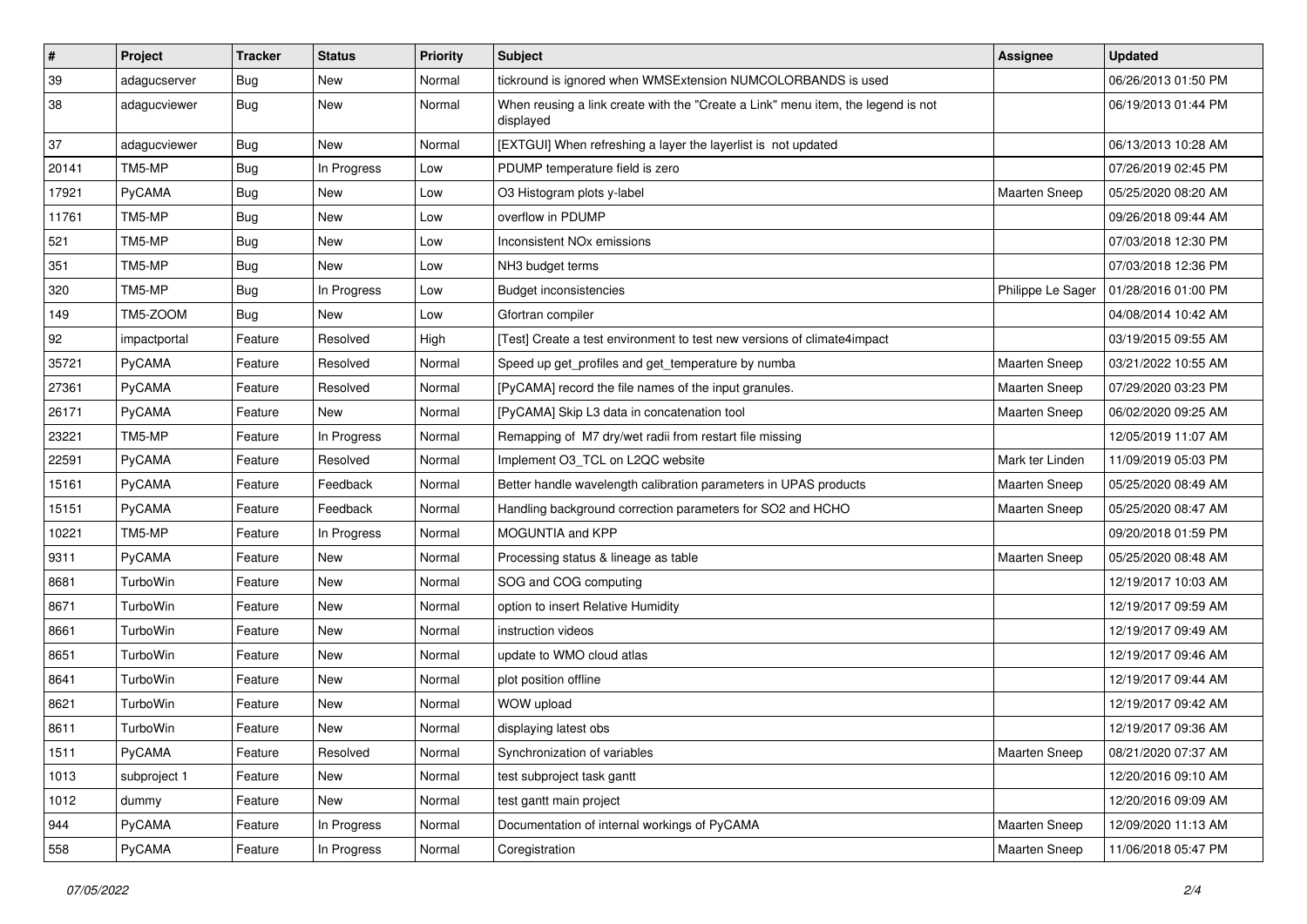| $\vert$ # | Project      | <b>Tracker</b> | <b>Status</b> | <b>Priority</b> | <b>Subject</b>                                                                                             | <b>Assignee</b>   | <b>Updated</b>                        |
|-----------|--------------|----------------|---------------|-----------------|------------------------------------------------------------------------------------------------------------|-------------------|---------------------------------------|
| 350       | impactportal | Feature        | <b>New</b>    | Normal          | Add a link to go to the basket at the bottom of the data discovery page                                    |                   | 03/19/2015 10:59 AM                   |
| 336       | TM5-MP       | Feature        | In Progress   | Normal          | budget consistent with mmix                                                                                | Philippe Le Sager | 12/01/2015 10:05 AM                   |
| 93        | impactportal | Feature        | Resolved      | Normal          | [Basket] Add a "Get All" button to retrieve all items at once                                              |                   | 03/19/2015 09:56 AM                   |
| 91        | impactportal | Feature        | New           | Normal          | [Basket] Move Basket in menu bar                                                                           |                   | 10/10/2013 10:22 AM                   |
| 90        | impactportal | Feature        | <b>New</b>    | Normal          | [Use cases] Precoocked data selection widget with use case data                                            |                   | 10/10/2013 10:22 AM                   |
| 89        | impactportal | Feature        | <b>New</b>    | Normal          | [Map&Plot]Generic data selection widget                                                                    |                   | 10/10/2013 10:22 AM                   |
| 88        | impactportal | Feature        | Resolved      | Normal          | [Basket]Create widget for basket access in all portal elements                                             |                   | 03/19/2015 09:56 AM                   |
| 87        | impactportal | Feature        | <b>New</b>    | Normal          | [Map & Plot] Enable to select multiple data from basket for plotting and mapping                           |                   | 10/10/2013 10:22 AM                   |
| 86        | impactportal | Feature        | New           | Normal          | [Account] Keep history of what has been processed                                                          |                   | 10/10/2013 10:22 AM                   |
| 84        | impactportal | Feature        | Resolved      | Normal          | [Basket]Enable sorting on basket                                                                           |                   | 03/19/2015 09:57 AM                   |
| 83        | impactportal | Feature        | Resolved      | Normal          | [Basket]Add 'Remove all' button                                                                            |                   | 03/19/2015 09:58 AM                   |
| 82        | impactportal | Feature        | New           | Normal          | [GUI] Improve error messages                                                                               |                   | 10/10/2013 10:22 AM                   |
| 81        | impactportal | Feature        | <b>New</b>    | Normal          | [Transformations] Time series plots WPS for multiple datasets                                              |                   | 10/10/2013 10:22 AM                   |
| 80        | impactportal | Feature        | Resolved      | Normal          | [Transformation] CDO indices calculations as WPS service                                                   |                   | 03/19/2015 10:04 AM                   |
| 77        | impactportal | Feature        | New           | Normal          | [Data] Provide ECLISE data in climate4impact                                                               |                   | 10/10/2013 10:22 AM                   |
| 75        | impactportal | Feature        | Resolved      | Normal          | [Search]Move backend to ESGF search                                                                        |                   | 07/15/2014 02:10 PM                   |
| 74        | impactportal | Feature        | New           | Normal          | [Search] Free text search: resolve on server not in browser                                                |                   | 10/10/2013 10:22 AM                   |
| 61        | adagucviewer | Feature        | <b>New</b>    | Normal          | Custom coordinate systems can not be choosed, only the predefined in the map type are<br>available         |                   | 07/17/2013 12:21 PM                   |
| 40        | adagucserver | Feature        | Resolved      | Normal          | Highest value in Legend is not necessarily highest value in the map                                        | Maarten Plieger   | 07/25/2014 12:06 PM                   |
| 12101     | TM5-MP       | Feature        | <b>New</b>    | Low             | Updating Corner halo grid boxes                                                                            |                   | 10/10/2018 03:39 PM                   |
| 8931      | TM5-MP       | Feature        | In Progress   | Low             | removing dependence on HDF4                                                                                |                   | 11/18/2019 02:07 PM                   |
| 440       | TM5-MP       | Feature        | <b>New</b>    | Low             | Assumption in calculation of friction velocity over land                                                   |                   | 07/03/2018 12:51 PM                   |
| 367       | TM5-MP       | Feature        | New           | Low             | Heterogeneous reaction rates for bulk aerosol version                                                      | Jason Williams    | 07/03/2018 12:36 PM                   |
| 338       | TM5-MP       | Feature        | New           | Low             | Modifying and extending input data for refractive indices                                                  | Twan van Noije    | 07/03/2018 12:53 PM                   |
| 85        | impactportal | Feature        | <b>New</b>    | Low             | [Basket]Enable grouping of data in datasets                                                                |                   | 10/10/2013 10:22 AM                   |
| 76        | impactportal | Feature        | New           | Low             | [Search] Group search results in folders                                                                   |                   | 10/10/2013 10:22 AM                   |
| 27381     | PyCAMA       | Support        | Resolved      | High            | [PyCAMA] Update configuration file to resolve issue with reports for Cloud                                 |                   | PDGS Operations   09/09/2020 11:06 AM |
| 1301      | PyCAMA       | Support        | Resolved      | High            | test mixed empty/non-empty variables                                                                       | Maarten Sneep     | 08/21/2020 07:38 AM                   |
| 30011     | PyCAMA       | Support        | New           | Normal          | [PyCAMA] Prepare release of 1.0                                                                            | Maarten Sneep     | 12/01/2021 10:49 AM                   |
| 28431     | PyCAMA       | Support        | Feedback      | Normal          | [PyCAMA] How long should the daily reports be available once the time-dependent<br>monitoring is in place? | Jacques Claas     | 10/15/2020 10:26 AM                   |
| 28421     | PyCAMA       | Support        | New           | Normal          | Prepare for version 2 quality control monitoring.                                                          | Jacques Claas     | 12/01/2020 05:39 PM                   |
| 27841     | PyCAMA       | Support        | New           | Normal          | [PyCAMA] update filters for HCHO (possibly others) to exclude data with QA value < 0.5                     | Maarten Sneep     | 10/20/2020 11:43 AM                   |